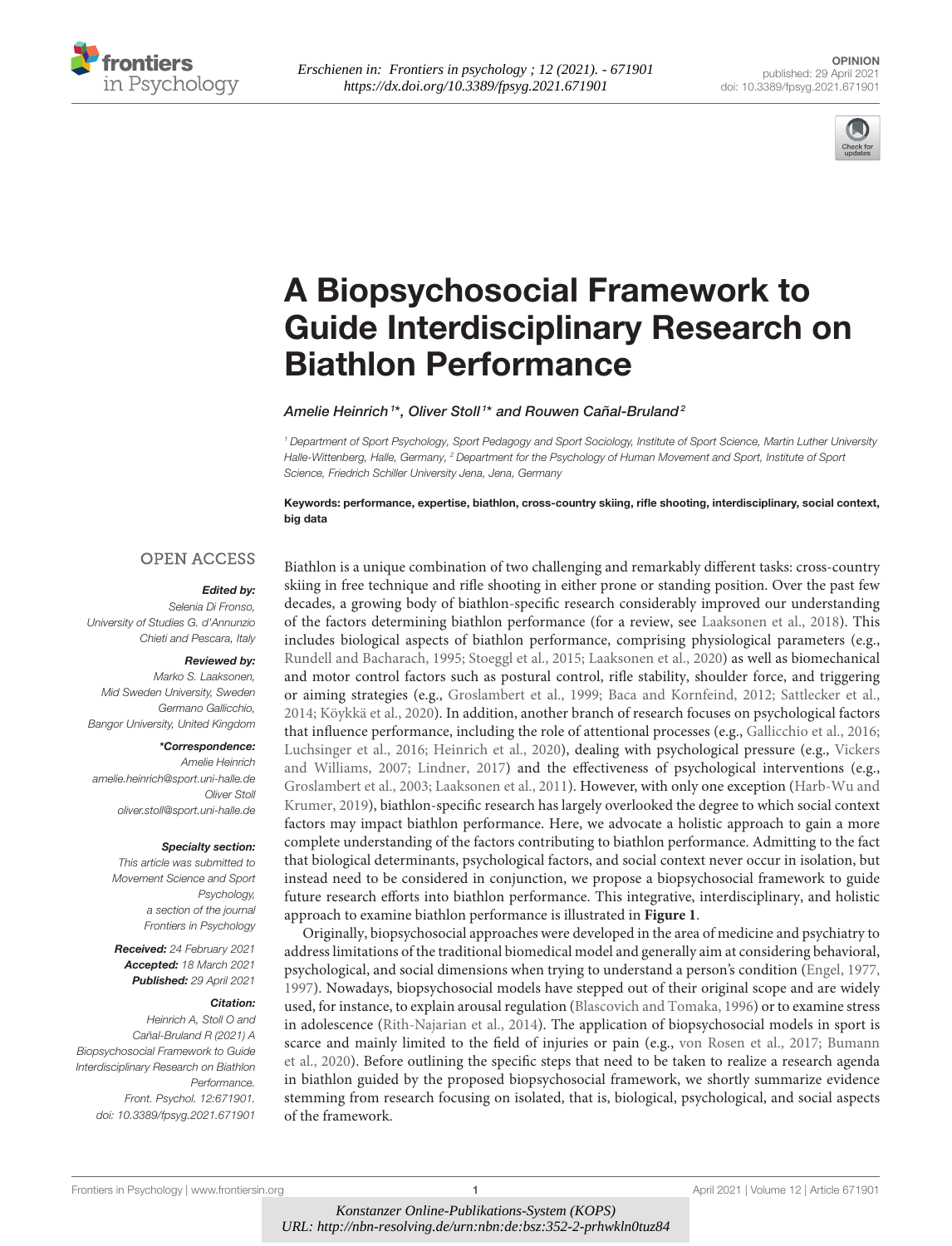

#### <span id="page-1-0"></span>IN A NUTSHELL: RESEARCH ON BIOLOGICAL FACTORS OF BIATHLON PERFORMANCE

As concerns biological factors, research revealed, for instance, that biathletes with a larger capacity for oxygen uptake (i.e., high peak of oxygen uptake) show faster skiing times [\(Rundell,](#page-4-12) [1995;](#page-4-12) [Rundell and Bacharach, 1995\)](#page-4-1). Oxygen uptake at a lactate threshold of 4 mmol/L and gross efficiency may predict high proportions of variance in biathlon competition performance (i.e., the higher, the better; [Laaksonen et al., 2020\)](#page-4-3). The capacity for oxygen uptake becomes even more important as rifle carriage in skiing results in higher physiological demands such as increased oxygen costs, greater ventilation, and higher lactate values [\(Frederick, 1987;](#page-3-10) [Rundell and Szmedra, 1998;](#page-4-13) [Jonsson Kårström et al., 2019\)](#page-3-11), in biomechanical adaptations (e.g., higher cycle rate and leg forces; [Stoeggl et al., 2015\)](#page-4-2), and in decreased performance in maximal roller skiing compared with roller skiing without a rifle [\(Jonsson Kårström et al.,](#page-3-11) [2019\)](#page-3-11). Additionally, several motor control parameters (i.e., biomechanical aspects) were shown to be reliable predictors for distinguishing between expert and less skilled biathletes: Expert biathletes are characterized by higher rifle stability (i.e., less rifle sway; [Hoffman et al., 1992;](#page-3-12) [Sattlecker et al., 2014,](#page-4-4) [2017\)](#page-4-14) and show a more stable aiming pattern [\(Baca and Kornfeind, 2012\)](#page-3-1) as well as higher postural control [\(Groslambert et al., 1999;](#page-3-0) [Sattlecker et al., 2014,](#page-4-4) [2017\)](#page-4-14). Furthermore, successful biathlon shooters exhibit higher force values of the rifle stock in the back shoulder and specific triggering patterns characterized by an increasing force followed by a plateau before firing a shot [\(Sattlecker et al., 2017;](#page-4-14) [Hansen et al., 2019\)](#page-3-13). Successful shots are further characterized by being fired at a specific phase of the cardiac cycle (under exercise conditions less frequently from 100 to 200 ms after the R-wave; [Gallicchio et al., 2019\)](#page-3-14). Dependent on the aiming strategy (the so-called hold vs. timing strategy), shooting accuracy is associated with more stable aiming at the center of the target and a decrease in total velocity of the rifle just before firing the shot [\(Köykkä et al., 2020\)](#page-4-5). Finally, some research focused on the impact of physiological workload on shooting performance, revealing equivocal findings: Some studies showed deteriorations in shooting accuracy with increasing workload [\(Hoffman et al., 1992;](#page-3-12) [Grebot et al., 2003;](#page-3-15) [Vickers and Williams,](#page-4-7) [2007;](#page-4-7) [Ihalainen et al., 2018\)](#page-3-16), while other studies indicate no effects [\(Gallicchio et al., 2016;](#page-3-2) [Luchsinger et al., 2016;](#page-4-6) [Heinrich et al.,](#page-3-3) [2020\)](#page-3-3).

# IN A NUTSHELL: RESEARCH ON PSYCHOLOGICAL FACTORS OF BIATHLON PEFORMANCE

Psychological research in biathlon focused on psychological processes (including neurophysiological mechanisms)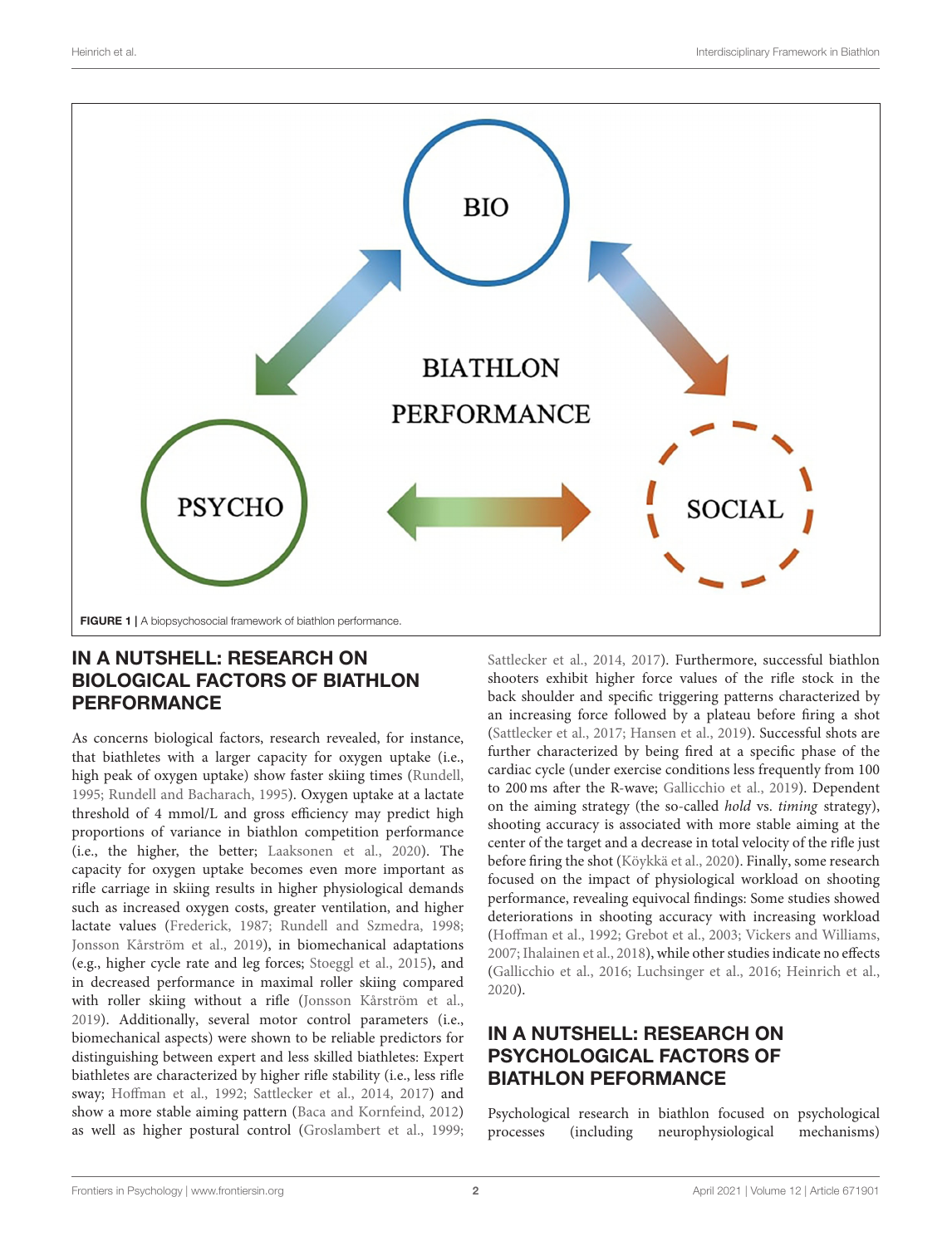underpinning successful biathlon shooting as well as psychological interventions that aim at enhancing performance. Concerning the former, for instance, successful biathlon shooting is related to higher frontal theta power (an electroencephalographic measure), which itself is associated with attentional monitoring processes [\(Gallicchio et al., 2016;](#page-3-2) [Luchsinger et al., 2016\)](#page-4-6). The importance of focused attention was corroborated by [Vickers and Williams \(2007\)](#page-4-7) providing evidence that longer final fixations relate to higher shooting accuracies under different psychological (i.e., low vs. high) pressure situations (for contradictory findings, see [Heinrich et al., 2020\)](#page-3-3). Also, research based on archival competition data revealed that dealing with pressure may be crucial to successful performance. [Lindner \(2017\)](#page-4-8) showed that the likelihood of missing the final shot of the final shooting bout turns out to be significantly higher when compared with the previous shots of the final bout, especially in top-ranked biathletes. Furthermore, longer shooting times are often resulting in performance deteriorations (see [Lindner, 2017\)](#page-4-8). Additionally, psychological interventions such as autogenic, imagery, or relaxation training combined with specific shooting training tend to enhance shooting accuracy (Laaksonen et al., [2011\)](#page-4-9) and rifle stability [\(Groslambert et al., 2003\)](#page-3-4). Finally, a recent prospective study showed that dispositional mindfulness (i.e., awareness, refocusing, etc.) might also predict proportions of the variance in shooting performance in advanced biathletes [\(Josefsson et al., 2020\)](#page-3-17).

### IN A NUTSHELL: RESEARCH ON SOCIAL CONTEXT FACTORS OF BIATHLON PERFORMANCE

In contrast to biological and psychological factors, our knowledge about the role of social context for biathlon performance is very limited. Based on archival competition data, Harb-Wu and Krumer [\(2019\)](#page-3-5) recently examined audience effects by comparing athletes' shooting and skiing performance when competing abroad vs. in their home country (supportive audience). While biathletes with the highest expertise level missed significantly more shots when competing in front of a supportive audience, lower-ranked biathletes did not show performance decrements in shooting but increased skiing performance (i.e., skied faster at home).

# INTERIM SUMMARY

First, research in biathlon is mainly focusing on biological and psychological determinants in isolation rather than examining these factors in conjunction. Second, the impact of social context has largely been neglected thus far. To ultimately realize a more integrative and interdisciplinary research approach toward biathlon performance under the umbrella of a biopsychosocial framework (see **[Figure 1](#page-1-0)**), we propose that (at least) three steps need to be taken.

### Step 1: Studying Social Context

As highlighted by the dashed lines surrounding the "social" context in **[Figure 1](#page-1-0)**, more research addressing the impact of social context on biathlon performance is mandatory. First, the impact of the presence of audience—regardless of the type of audience (see [Harb-Wu and Krumer, 2019\)](#page-3-5)—on both skiing and shooting performance has not been examined yet. Second, the only study on social context, thus far, is based on archival competition data; experimental research, however, is lacking. For instance, given that research on social presence has shown that individuals characterized by extraversion and high self-esteem tend to show performance improvements through the presence of others, while individuals characterized by neuroticism and low self-esteem tend to show performance impairments (Graydon and Murphy, [1995;](#page-3-18) [Uziel, 2007\)](#page-4-15), an experimental approach could serve to examine how athletes' personality characteristics interact with the presence vs. absence of an audience in biathlon. Third, if social context matters, then the question arises if and how the presence vs. absence of direct opponents—be it at the shooting range or on the skiing course—affect biathlon performance. While all biathletes start at the same time in mass start competitions or with a delay based on the result of a previous race (typically sprint) in pursuit, the position on the skiing course always corresponds to an athlete's overall ranking, and competitors are faced with their direct opponents on both the skiing course and the shooting range. It is, hence, conceivable that the number of simultaneously shooting biathletes may affect performance in head-to-head competitions. Finally, social context in the form of familiar vs. unfamiliar environments or cultures may likewise affect competition performance in biathlon. For instance, the next Winter Olympics will take place in China, while Italy will host the Winter Olympics in 2026.

# Step 2: Building Interdisciplinary Bridges

From a biopsychosocial framework perspective, a truly interdisciplinary approach that allows to concomitantly examine biathlon performance from different viewing angles goes beyond looking at relevant factors in isolation. There are initial attempts taking, for example, a biopsychological approach. For instance, studies examining the role of focused attention by means of measuring electroencephalographic activity also considered biological factors by manipulating cardiovascular load immediately before assessing shooting performance. Results on this particular question are somewhat mixed by showing decreased frontal theta power, on the one hand [\(Gallicchio et al.,](#page-3-2) [2016\)](#page-3-2), or the lack of an effect, on the other hand (Luchsinger et al., [2016\)](#page-4-6). [Vickers and Williams \(2007\)](#page-4-7) also showed a significant decrease in the duration of the final fixation with increasing physiological workload. By contrast, [Heinrich et al.](#page-3-3) [\(2020\)](#page-3-3) did not find an effect of physiological workload on fixation durations. Next to biopsychological research, Harb-Wu and Krumer [\(2019\)](#page-3-5) examined initial biosocial links when showing negative effects of social context on top-ranked biathletes' shooting accuracy as well as positive effects on low-ranked biathletes' skiing performance (representing biological factors). In conclusion, more interdisciplinary approaches are needed to unravel the intricate links between biological, psychological, and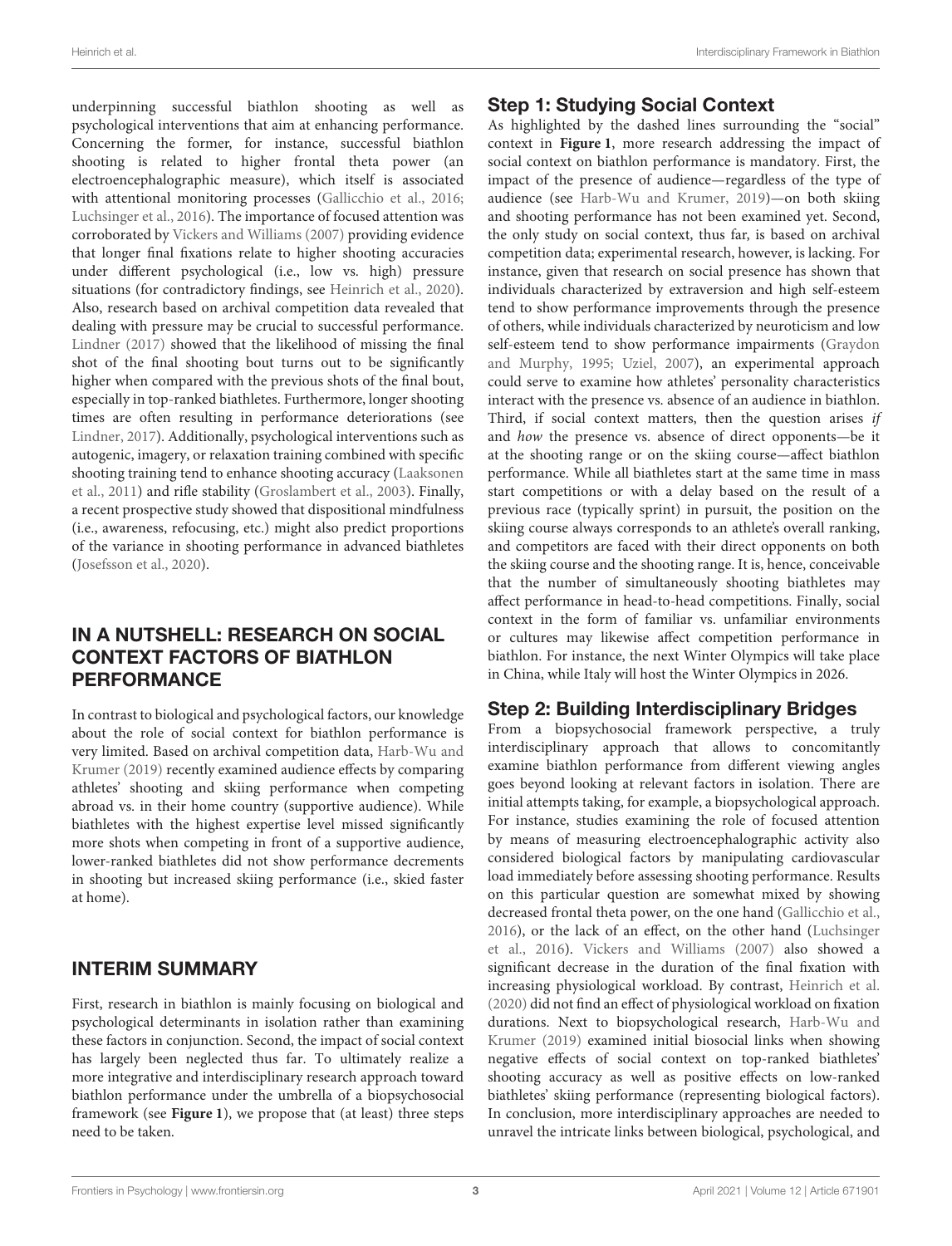social factors determining biathlon performance. Consequently, these approaches offer new opportunities to resolve, for instance, equivocal findings regarding the impact of physiological workload on shooting performance by integrating psychological factors and social context potentially affecting biological factors.

#### Step 3: Taking a Big Data Approach

Our final suggestion is to consider taking a big data approach to explain and predict biathlon performance. Big data approaches are still in their infancy as far as the sport sciences are concerned. Such an approach is, for instance, used for tactical analyses in professional soccer (e.g., [Rein and Memmert, 2016\)](#page-4-16). Besides characteristics such as featuring a high volume of data that are produced at high velocity, big data are defined by a diverse set of data, and the aim is to capture the entire populations or systems ( $n =$  all, [Kitchin, 2014\)](#page-3-19). Transferred to biathlon, this approach may bring together physiological and biomechanical data from training and competition, psychological factors such as personality characteristics (i.e., traits) or aspects displaying relevant psychological states (e.g., stress and recovery, perceived pressure) as well as social context information at the skiing course and the shooting range (e.g., audience, opponents) in one database. Both external and internal (i.e., individual) factors could be considered by combining multimethodologically gathered data (e.g., self-reports, tracking data,

#### **REFERENCES**

- <span id="page-3-1"></span>Baca, A., and Kornfeind, P. (2012). Stability analysis of motion patterns in biathlon shooting. Hum. Mov. Sci. 31, 295–302. doi: [10.1016/j.humov.2010.05.008](https://doi.org/10.1016/j.humov.2010.05.008)
- <span id="page-3-8"></span>Blascovich, J., and Tomaka, J. (1996). The biopsychosocial model of arousal regulation. Adv. Exp. Soc. Psychol. 28, 1–51. doi: [10.1016/S0065-2601\(08\)60235-X](https://doi.org/10.1016/S0065-2601(08)60235-X)
- <span id="page-3-20"></span>Boyd, D., and Crawford, K. (2012). Critical questions for big data: provocations for a cultural, technological, and scholarly phenomenon. Inf. Commun. Soc. 15, 662–679. doi: [10.1080/1369118X.2012.678878](https://doi.org/10.1080/1369118X.2012.678878)
- <span id="page-3-9"></span>Bumann, A., Banzer, W., and Fleckenstein, J. (2020). Prevalence of Biopsychosocial Factors of Pain in 865 Sports Students of the Dach (Germany, Austria, Switzerland) Region–A Cross-Sectional Survey. J. Sports Sci. Sedicine 19, 323–336. Available online at: [https://www.jssm.org/jssm-19-323.xml](https://www.jssm.org/jssm-19-323.xml%3EFulltext) [%3EFulltext](https://www.jssm.org/jssm-19-323.xml%3EFulltext)
- <span id="page-3-6"></span>Engel, G. L. (1977). The need for a new medical model: a challenge for biomedicine. Science 196, 129–136. doi: [10.1126/science.847460](https://doi.org/10.1126/science.847460)
- <span id="page-3-7"></span>Engel, G. L. (1997). From biomedical to biopsychosocial: being scientific in the human domain. Psychosomatics 38, 521–528. doi: [10.1016/S0033-3182\(97\)71396-3](https://doi.org/10.1016/S0033-3182(97)71396-3)
- <span id="page-3-10"></span>Frederick, E. C. (1987). Estimates of the energy cost of rifle carriage in biathlon ski skating. J. Appl. Biomech. 3, 392–403. doi: [10.1123/ijsb.3.4.392](https://doi.org/10.1123/ijsb.3.4.392)
- <span id="page-3-2"></span>Gallicchio, G., Finkenzeller, T., Sattlecker, G., Lindinger, S., Hoedlmoser, K. (2016). Shooting under cardiovascular load: electroencephalographic activity in preparation for biathlon shooting. Int. J. Psychophysiol. 109, 92–99. doi: [10.1016/j.ijpsycho.2016.09.004](https://doi.org/10.1016/j.ijpsycho.2016.09.004)
- <span id="page-3-14"></span>Gallicchio, G., Finkenzeller, T., Sattlecker, G., Lindinger, S., and Hoedlmoser, K. (2019). The Influence of physical exercise on the relation between the phase of cardiac cycle and shooting accuracy in biathlon. Eur. J. Sport Sci. 19, 567–575. doi: [10.1080/17461391.2018.1535626](https://doi.org/10.1080/17461391.2018.1535626)
- <span id="page-3-18"></span>Graydon, J., and Murphy, T. (1995). The effect of personality on social facilitation whilst performing a sports related task. Pers. Individ. Dif. 19, 265–267. doi: [10.1016/0191-8869\(95\)00052-8](https://doi.org/10.1016/0191-8869(95)00052-8)
- <span id="page-3-15"></span>Grebot, C., Groslambert, A., Pernin, J. N., Burtheret, A., and Rouillon, J. D. (2003). Effects of exercise on perceptual estimation and short-term recall

physiological monitoring, and competition protocols). However, this approach not only requires cross-disciplinary collaborations but also that researchers and practitioners are sensitive to ethical considerations and privacy issues—challenges that are generally associated with big data [\(Boyd and Crawford, 2012;](#page-3-20) [Spaaij and Thiel, 2017\)](#page-4-17). Despite these challenges, we are convinced that a big data approach is timely and viable to contribute to our understanding of biathlon performance in a truly interdisciplinary and holistic manner as proposed by the biopsychosocial framework.

### AUTHOR CONTRIBUTIONS

AH conceptualized the study and wrote the original draft. OS did the supervision, wrote, reviewed, and edited the draft. RC-B was also responsible for the conceptualization, supervision, writing, review, and editing of the manuscript. All authors contributed to the article and approved the submitted version.

#### FUNDING

We acknowledge the financial support within the funding program Open Access Publishing by the German Research Foundation (DFG).

of shooting performance in a biathlon. Percept. Mot. Skills 97, 1107–1114. doi: [10.2466/pms.2003.97.3f.1107](https://doi.org/10.2466/pms.2003.97.3f.1107)

- <span id="page-3-4"></span>Groslambert, A., Candau, R., Grappe, F., Dugue, B., and Rouillon, J. D. (2003). Effects of autogenic and imagery training on the shooting performance in biathlon. Res. Q. Exerc. Sport 74, 337–341. doi: [10.1080/02701367.2003.10609100](https://doi.org/10.1080/02701367.2003.10609100)
- <span id="page-3-0"></span>Groslambert, A., Candau, R., Hoffman, M. D., Bardy, B., and Rouillon, J. D. (1999). Validation of simple tests of biathlon shooting ability. Int. J. Sports Med. 20, 179–182. doi: [10.1055/s-1999-970286](https://doi.org/10.1055/s-1999-970286)
- <span id="page-3-13"></span>Hansen, D. W., Heinrich, A., and Cañal-Bruland, R. (2019). "Aiming for the quiet eye in biathlon," in Proceedings of the Symposium on Eye Tracking Research and Applications (ETRA '19; article No. 10; 7 pages) (New York, NY: ACM). doi: [10.1145/3314111.3319850](https://doi.org/10.1145/3314111.3319850)
- <span id="page-3-5"></span>Harb-Wu, K., and Krumer, A. (2019). Choking under pressure in front of a supportive audience: evidence from professional biathlon. J. Econ. Behav. Organ. 166, 246–262. doi: [10.1016/j.jebo.2019.09.001](https://doi.org/10.1016/j.jebo.2019.09.001)
- <span id="page-3-3"></span>Heinrich, A., Hansen, D. W., Stoll, O., and Cañal-Bruland, R. (2020). The impact of physiological fatigue and gaze behavior on shooting performance in expert biathletes. J. Sci. Med. Sport 23, 883–890. doi: [10.1016/j.jsams.2020.02.010](https://doi.org/10.1016/j.jsams.2020.02.010)
- <span id="page-3-12"></span>Hoffman, M. D., Gilson, P. M., Westenburg, T. M., and Spencer, W. A. (1992). Biathlon shooting performance after exercise of different intensities. Int. J. Sports Med. 13, 270–273. doi: [10.1055/s-2007-1021265](https://doi.org/10.1055/s-2007-1021265)
- <span id="page-3-16"></span>Ihalainen, S., Laaksonen, M. S., Kuitunen, S., Leppävuori, A., Mikkola, J., Lindinger, S. J., et al. (2018). Technical determinants of biathlon standing shooting performance before and after race simulation. Scand. J. Med. Sci. Sports 28, 1700–1707. doi: [10.1111/sms.13072](https://doi.org/10.1111/sms.13072)
- <span id="page-3-11"></span>Jonsson Kårström, M., McGawley, K., and Laaksonen, M. S. (2019). Physiological responses to rifle carriage during roller-skiing in elite biathletes. Front. Physiol. 10:1519. doi: [10.3389/fphys.2019.01519](https://doi.org/10.3389/fphys.2019.01519)
- <span id="page-3-17"></span>Josefsson, T., Gustafsson, H., Rostad, T. I., Gardner, F. L., and Ivarsson, A. (2020). Mindfulness and shooting performance in biathlon. A prospective study. Eur. J. Sport Sci. [doi: 10.1080/17461391.2020.18](https://doi.org/10.1080/17461391.2020.1821787) 21787
- <span id="page-3-19"></span>Kitchin, R. (2014). Big Data, new epistemologies and paradigm shifts. Big Data Soc. 1, 1–12. doi: [10.1177/2053951714528481](https://doi.org/10.1177/2053951714528481)